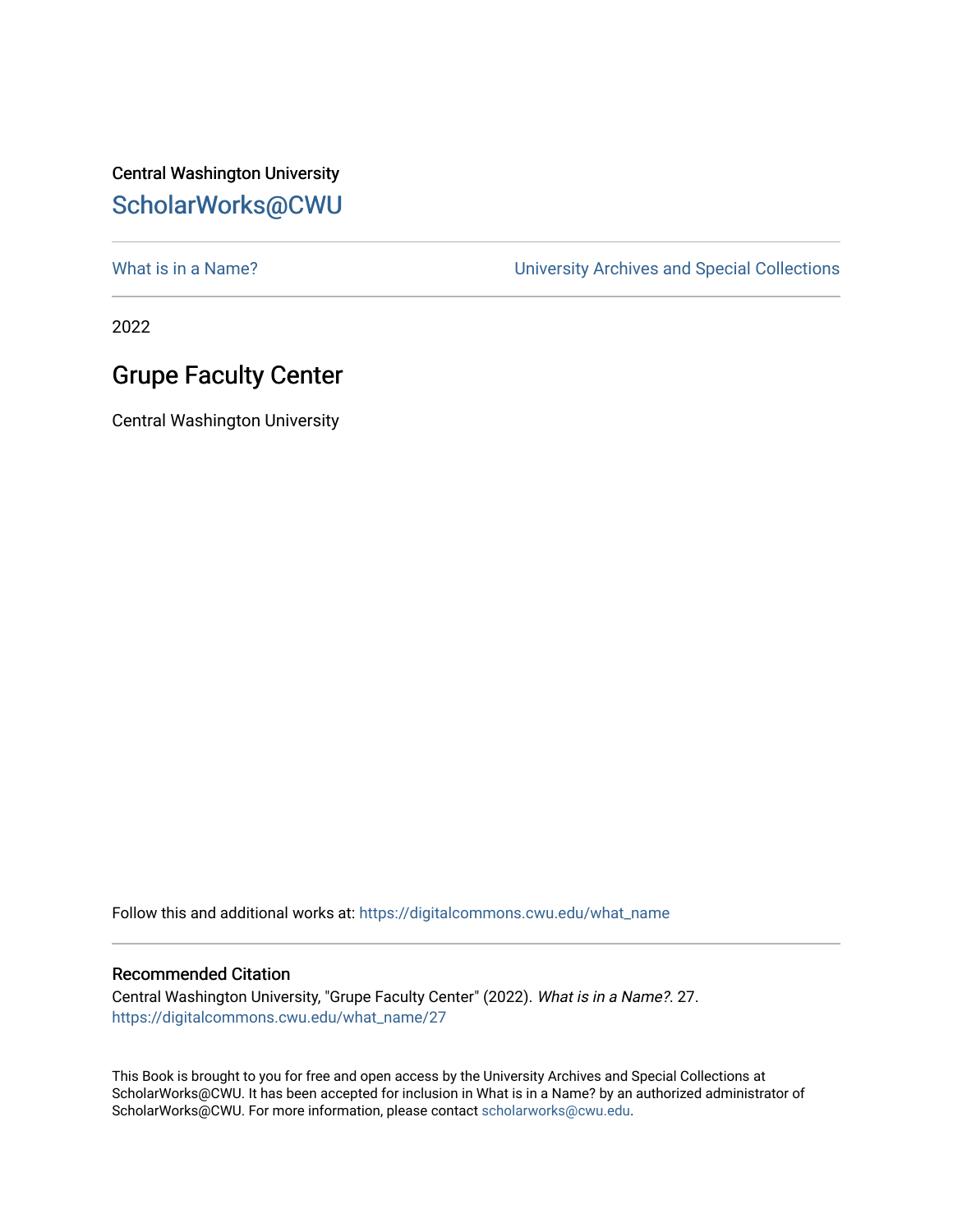What's in a Name? Grupe Faculty Center

When Mary Grupe was hired to teach at the Washington State Normal School in 1897, there were only about 200 students enrolled in the school, which had opened just six years earlier. According to Trustee records, Grupe was hired to teach drawing and reading, and paid \$800 over ten months.

Soon, however, she became what historian Samuel R. Mohler described as "one of the most vital and creative personalities in the history of the Normal School and one who very definitely influenced the trend of educational procedure in the region.

Grupe was born in Peabody, Kansas in 1873. As a child, she and her parents moved to Dayton, Washington, where she graduated from high school. Wanting to become a teacher, she earned her degree from the prestigious Oswego, New York Normal School in 1897, and was immediately hired to teach at the school that would become CWU.

In her second year at the school, she was elevated to principal of the teacher training school and introduced a number of progressive teaching ideas. In 1901, she enrolled at the University of Chicago and later attended Columbia University, eventually becoming the first woman PhD. as the school.

In 1907, Grupe left the school to become supervisor of the grammar school grades in Tacoma's public schools and then was an instructor in the Normal School at Mankato, Minnesota and the State Teachers College at Greeley, Colorado.

In 1912, she was lured back to Central, where she would teach until 1929. During her second stint at the school, she was supervisor of the teacher training program, appointment secretary, registrar, personnel director, and head of the department of psychology.

In the latter role, she became widely recognized as an expert in the field, publishing a number of articles in national professional journals.

In addition to her campus responsibilities, Grupe was also active in the Ellensburg community, serving as a member of the Governing Board of the Ellensburg Chamber of Commerce and on the Ellensburg Park Board.

In 1928, Grupe suffered a crippling stroke, which left her partially paralyzed. Unable to teach to her beloved students, she would sit near a window in her home near the campus, where she could watch the students walk by. She died in November 1929.

In 1961, Central Washington named the then-new Mary Grupe Conference Center in her honor. The building has a unique, round floor plan with a domed, shell-like, concrete roof and a façade of local basalt rocks set in concrete. The structure originally had a reflecting pond surrounding it but that feature was removed in the late 1990s.